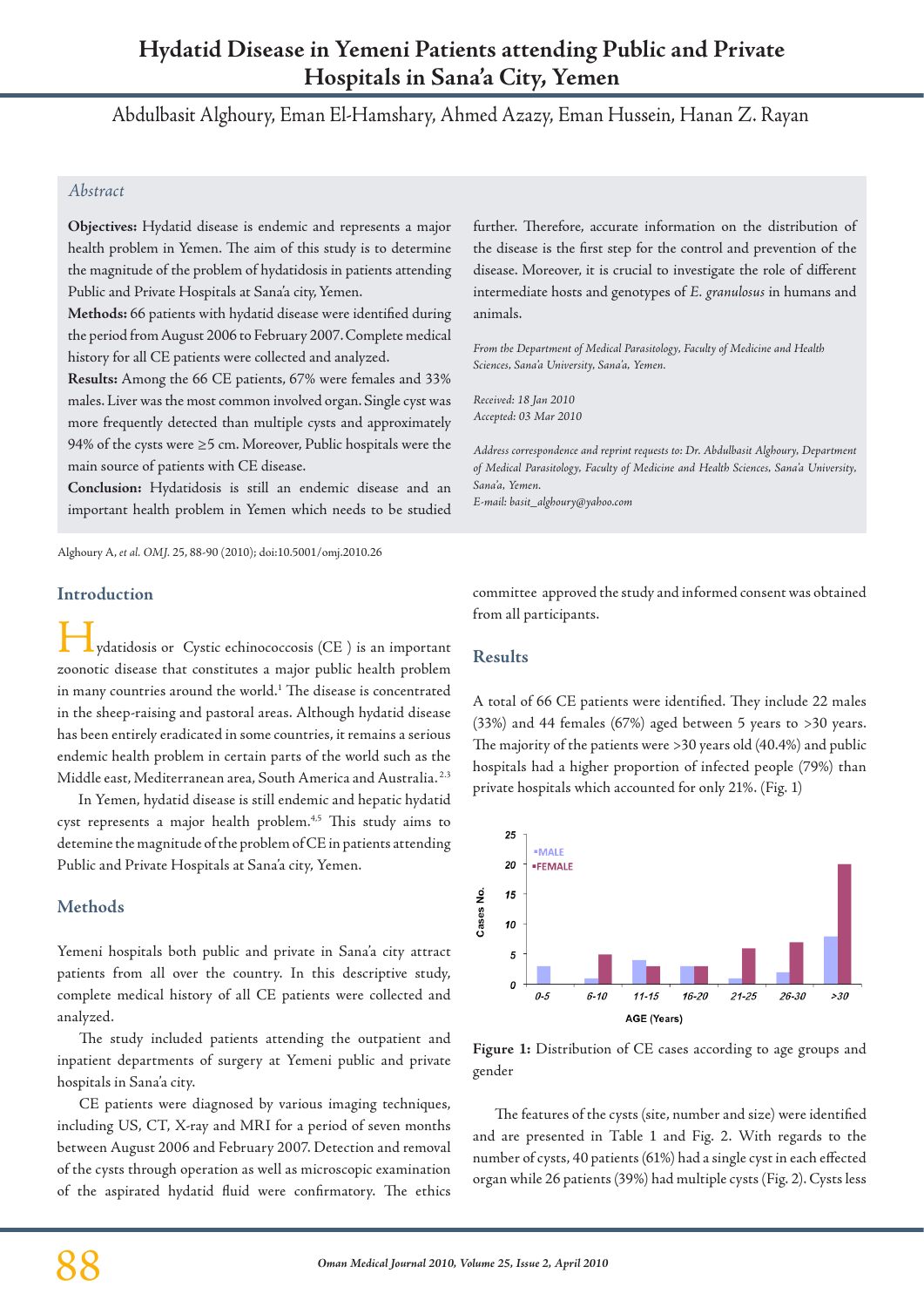than 5 cm were demonstrated among 4 patients (6%), while cysts greater than 5 cm were detected in 62 patients (94%). (Fig. 2)

#### 30 ·MULTIPLE 25 ·CYST<5CM 20 Cases No 15  $10$ 5  $\theta$  $0 - 5$  $6 - 10$  $21 - 25$  $11 - 15$  $16 - 21$  $>30$  $26 - 30$ AGE (Years)

**Figure 2:** Distribution of CE cases according to age groups and cyst features

In terms of the site of the cysts and the affected organs, the results showed that, 38 patients (57.6%) had isolated hepatic hydatid cysts, while 17 patients (25.8%) had isolated pulmonary hydatid cysts. Only three patients (4.5%) had combined affected organ. The remaining 8 patients had hydatid cysts in the ovary (2 patients), kidney (2 patients), uterus (2 patients), brain (1 patient) and iliac fossa (1 patient).

Table 1 shows that the most common affected site in the liver was the right hepatic lobe (65.78%). In the lung, the right lobe was markedly affected (58.8%) than the left lobe (1.1%).

### **Discussion**

Cystic Echinococcosis/hydatidosis is one of the most important zoonotic diseases in the world. High parasite prevalence is found in the Middle East as well as Arabic North Africa.<sup>6</sup> In Yemen, hydatidosis is still endemic and amazingly more prevalent in females than males, while hepatic cysts represent a major health problem.4.5.7 A Survey study of the endoparasites of stray dogs in Sana'a, Yemen showed that 57% of stray dogs were infected with intestinal parasites especially *E. granulosus* and the incidence of infection was 7.1%.7

In this present study, infected females (67%) were double the number of infected males (33%). This finding is in agreement with other studies conducted in Yemen, which reported that females were more exposed to echinococcal infection than males.<sup>4,7</sup> Additionally, in Morocco and Libya, as well as in China, it was reported that females were more exposed to echinococcal infection than males.8,9,10 On the contrary in Kyrgyzstan, it was reported that males were more exposed to the infection than females.<sup>11</sup> The differences in reports could be attributed to the difference in socio-economic and cultural status from country to country. It is not surprising in the Yemeni community since a considerable proportion of females continue to have some activities related to animal breeding and/or agriculture.

In the present study, the age of the majority of identified patients was more than 30 years old (40.4%). Only three patients were 5 years old, two of whom had isolated pulmonary CE and one had isolated hepatopulmonary CE. Several studies have demonstrated that CE sparked medical attention in almost all ages, from below one year to over 75 years of age, and the pattern

**Table 1:** Frequency and percentage of the different affected organs among the CE Patients.

| <b>Site</b>                         | Frequency      | Percentage %       |                 |
|-------------------------------------|----------------|--------------------|-----------------|
| Isolated Hepatic CE, N=38(57.58%)   | 38             | % Per Hepatic      | % Per Total(66) |
| Right lobe                          | 25             | 65.78              | 37.88           |
| Left lobe                           | 6              | 15.79              | 9.10            |
| Right and left lobes                | 7              | 18.43              | 10.61           |
| Isolated Pulmonary CE, N=17(25.75%) | 17             | % Per Pulmonary    | % Per Total(66) |
| Right lung                          | 10             | 58.82              | 15.15           |
| Left lung                           |                | 41.18              | 10.6            |
| Combined organs CE, N=3(4.55 %)     | 3              | % Per Comb. organs | % Per Total(66) |
| Hepato-pulmonary CE                 | $\overline{2}$ | 66.67              | 3.030           |
| Hepato-pulmonary and peritoneal CE  |                | 33.33              | 1.52            |
| Rare organ CE, N=8(12.12%)          | 8              | % Per Rare organ   | % Per Total(66) |
| Ovarian CE                          | $\overline{2}$ | 25                 | 3.03            |
| Renal CE                            | 2              | 25                 | 3.03            |
| Uterine CE                          | 2.             | 25                 | 3.03            |
| <b>Brain CE</b>                     |                | 12.5               | 1.52            |
| Iliac fossa                         |                | 12.5               | 1.52            |